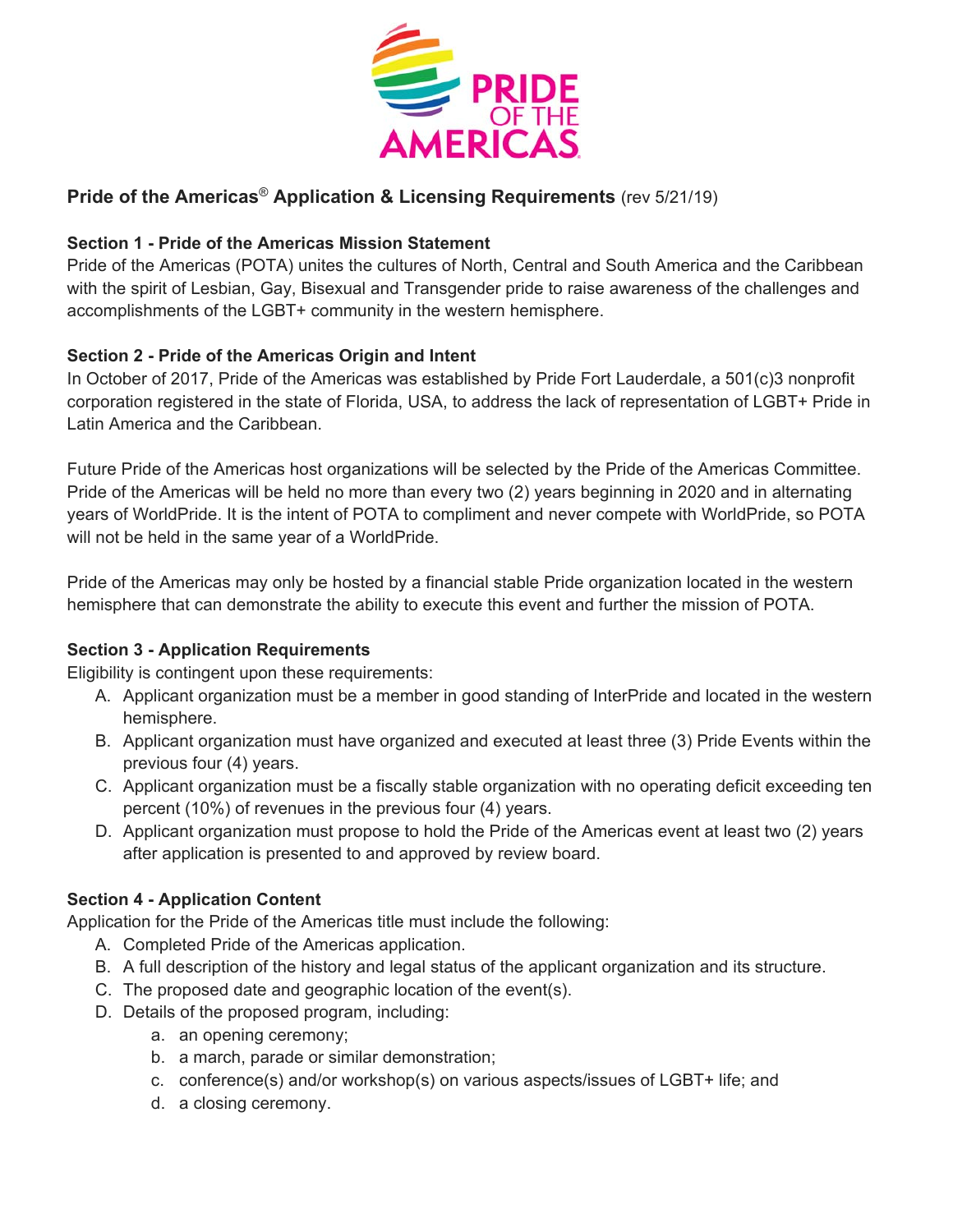- E. A full description of the political context of the program, its projected impact on a global scale and how the program will meet the mission statement and provide measurable outcomes to the Pride of the Americas brand.
- F. A proposed business plan for the event that includes the following:
	- a. budget;
	- b. organizational structure; and
	- c. key personnel.
- G. A proposed marketing plan for the event, including:
	- a. a timeline;
	- b. format(s) of marketing;
	- c. projected costs of marketing;
	- d. how the Pride of the Americas brand will represented; and
	- e. key points that will be emphasized in marketing efforts.
- H. General information about the host city/region/country, including:
	- a. international airport location;
	- b. transportation to/from the event(s);
	- c. relevant health and safety/security issues;
	- d. political climate towards LGBT+ people; and
	- e. accommodation availability and cost(s).
	- f. A brief description of LGBT+ life in the host city/region/country.

The application must clearly specify how the event will be culturally diverse and evidence the desire to embrace and respect the participation of the international LGBT+ community.

# **Section 5 – Supporting Documents**

Applications must be accompanied by as many of the following documents as possible. If any of these documents cannot be obtained, a reason must be given as to why the document(s) is unavailable.

- A. Letters of support from:
	- a. organizations within the city/region/country where the event(s) will take place, exhibiting their support;
	- b. government officials (mayor, city council, governor, president, prime minister, etc.);
	- c. LGBT+ businesses in the city/region/country of the event(s);
	- d. local media;
	- e. prospective sponsors;
	- f. local tourism authorities;
	- g. travel partners (airlines, hotels, travel agents, car rental agencies, etc.) and other event partners; and
	- h. human rights organizations.
- B. Documentation regarding the background of the application, describing the special political, cultural or social reasons for hosting the event(s).
- C. Biographical information on the key personnel who will be involved in the planning and execution of the event (at the time of application).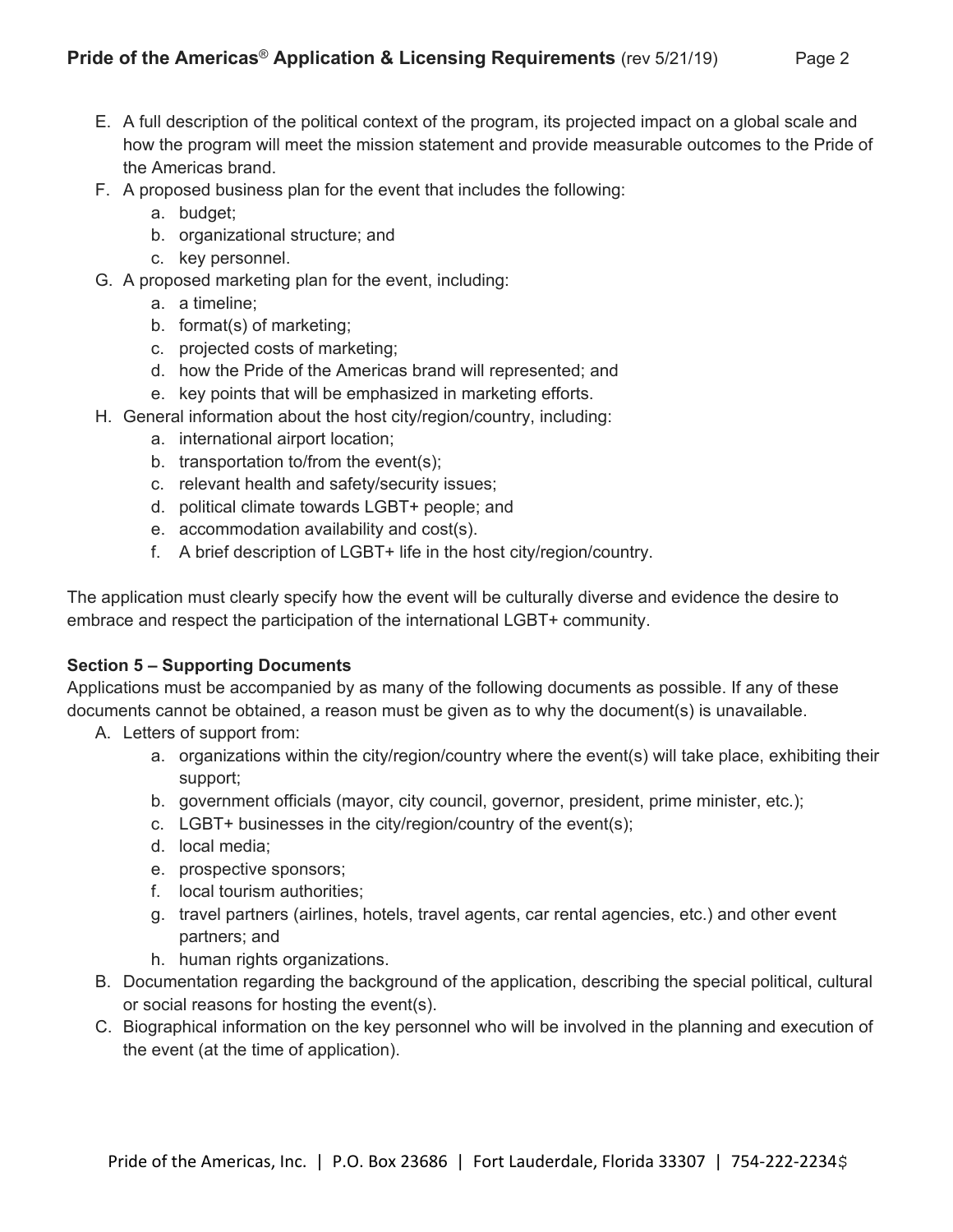#### **Section 6 – Application Submission**

Applications for Pride of the Americas will only be considered at least two (2) years in advance of when it is scheduled to take place.

Written and/or electronic applications shall be provided to the Pride of the Americas Committee by no later than July 31. A non-refundable fee of US\$500, submitted to Pride of the Americas, must accompany applications. The application will be considered incomplete if payment is not received by application deadline.

Applications found to meet the requirements of Sections 3, 4 and 5, above, by the Pride of the Americas Committee will be permitted to present their application to the committee.

#### **Section 7 – Application Presentation**

Each applicant organization shall be provided with up to thirty (30) minutes to make a presentation regarding their application for the Pride of the Americas title. The applicant organization is responsible to coordinate any technical needs they might have for this presentation.

The presentation(s) shall be followed by a question and answer period of no longer than fifteen (15) minutes for each organization.

#### **Section 8 – Application Selection**

- A. An application for the Pride of the Americas title shall be provisionally granted to an applicant organization selected by the Pride of the Americas Committee.
- B. Should only one application be considered and the bid is not selected by the Pride of the Americas Committee, no provisional license shall be granted.

#### **Section 9 – Requirement Suspension**

The Pride of the Americas Committee, upon the request of a bidding organization and, through the majority vote of the committee present and voting, may suspend one or more provisions of Sections 3 and/or 11.

#### **Section 10 – Licensure – General**

The provisional license of the Pride of the Americas title is contingent on the applicant organization and Pride of the Americas President entering into a signed licensure agreement containing the terms and conditions upon which the usage of the Pride of the Americas title is authorized by the Organization. The agreement must be entered into within ninety (90) days of awarding provisional license. This time frame may be extended by no more than thirty (30) days through mutual agreement by the parties listed above. The applicant organization shall be authorized to bare the title from the day after the provisional license their selection until the day after the closing ceremony of their event(s). After this timeframe, the applicant organization shall be authorized to use the title "Organizer of Pride of the Americas (year)."